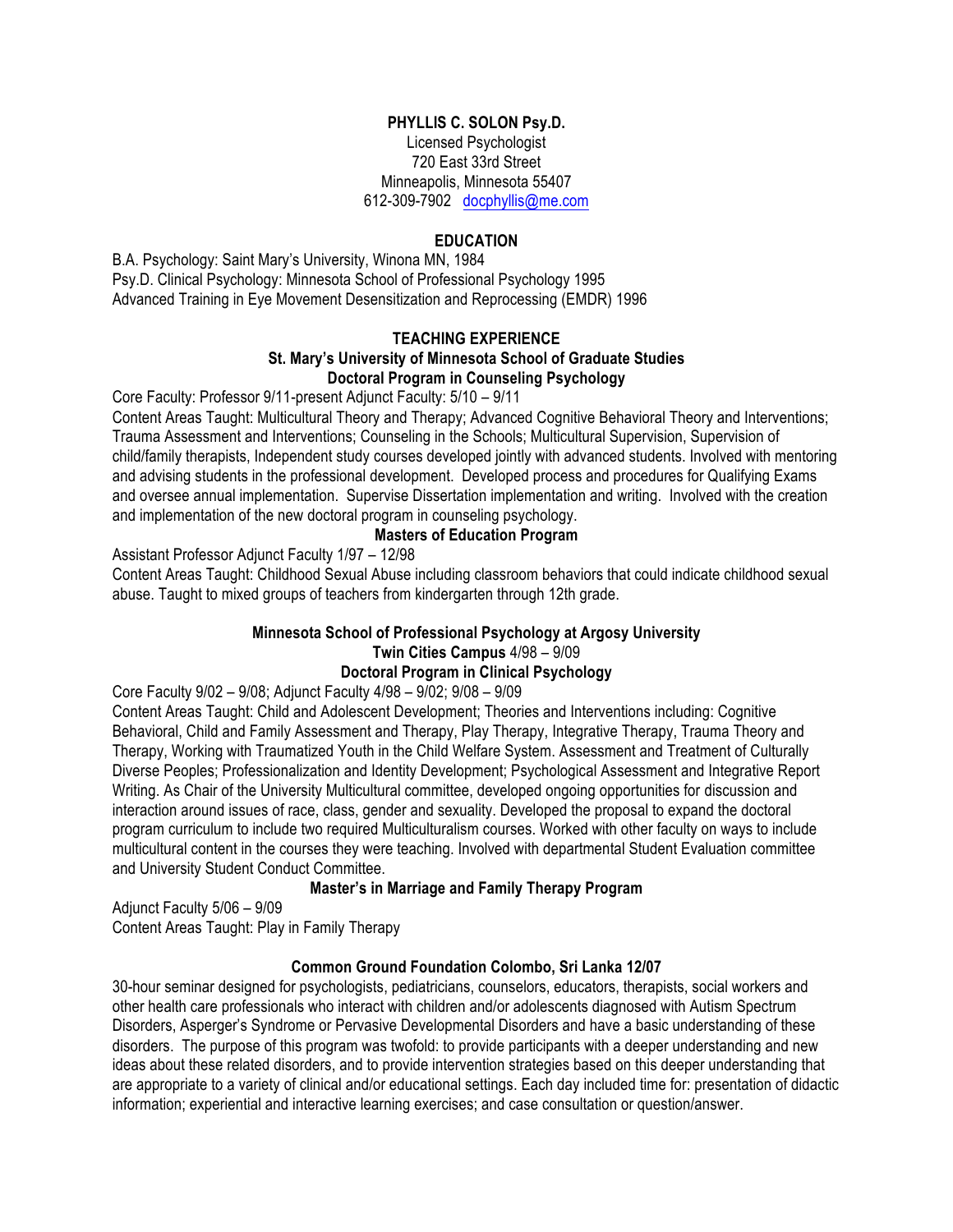## **United Family Practice Residency Program, St. Paul, MN**

Psychosocial Preceptor 1/96 – 12/99

Taught about psychosocial intervention in the Primary Care Family Practice clinic setting involving one-to-one on-site consultation with Family Practice residents during regular clinic hours 1 day per week. Developed noon conferences on various psychosocial issues relevant to the family practice setting for residents and staff physicians.

## **EMPLOYMENT EXPERIENCE**

## **Private Practice, Minneapolis** 1/02 – present

# **Midwest Center for Trauma and Emotional Healing, Minnetonka** 5/14 - present

Provide Individual, Couples, Family and group therapy. Provide clinical supervision for psychologists pursuing licensure. Individual and group clinical supervision and consultation to psychologists around psychological assessment, play therapy and EMDR. Group consultation and agency training on various topics including: antiracism and multiculturalism, pervasive developmental disorders, trauma and dissociation, and numerous other topics.

## **Adaptive Internal Relational Network Model ©**

Created a neurodevelopmental, competency based model of therapy for complex trauma and neuro-dissociative states based on an understanding of neurobiology, information processing theory, competency based inquiry, and the physical, emotional and psychological sequela of childhood trauma. Developed and repeatedly taught a 48-hour training, approved by the Boards of Psychology and Marriage and Family Therapy, that takes place during four weekends over a three-month period. Currently in the process of writing and conducting research into the impact of the model on wellbeing of therapists and clients who are exposed to the model.

## **Neighborhood Involvement Program, Minneapolis, MN Clinical Supervisor 9/08 – 9/12**

Provide clinical supervision to doctoral level graduate students in Clinical and Counseling psychology programs. Students are at all levels of training from first year therapy practicum to Post-doctoral Fellowship. In addition, provide supervision of clinical supervision to Predoctoral Interns and Postdoctoral Fellows who are in their first year of practical training as clinical supervisors.

## **African American Family Services, Minneapolis, MN Director of Behavioral Health 9/08 – 12/10**

Developed Rule 29 clinic and provided clinical and administrative supervision for Mental Health and Chemical Dependency counselors. Responsible for clinical and cultural training in agency including: self-care for clinicians, trauma informed mental health and chemical health services, working with trauma and dissociation in the group setting, expressive arts therapies for adults and families. Mandated reporting of child and/or vulnerable adult maltreatment. Developed and maintained the collaborative relationships between the agency and the Safe Schools/Healthy Students initiative in 4 Suburban Ramsey county school districts. Program development, grant writing, administration of Rule 29 clinic. Developed and implemented the graduate training program in the agency.

# **Clinical Consultant 9/06 – 9/08**

Provided weekly Clinical supervision for psychologists pursuing licensure and in pre-doctoral training. Provided twice monthly group consultation about clinical cases and programmatic issues for mental health, chemical health, family violence and case management professionals.

# **Family Networks, Minneapolis Coordinator of Graduate Training 9/97 – 7/02**

Developed and coordinated training seminars on relevant topics for graduate students. Reviewed applicants and interviewed for selection at various treatment sites within the agency. Provided weekly clinical supervision for graduate students. Provided clinical supervision of unlicensed Doctoral level therapists on staff.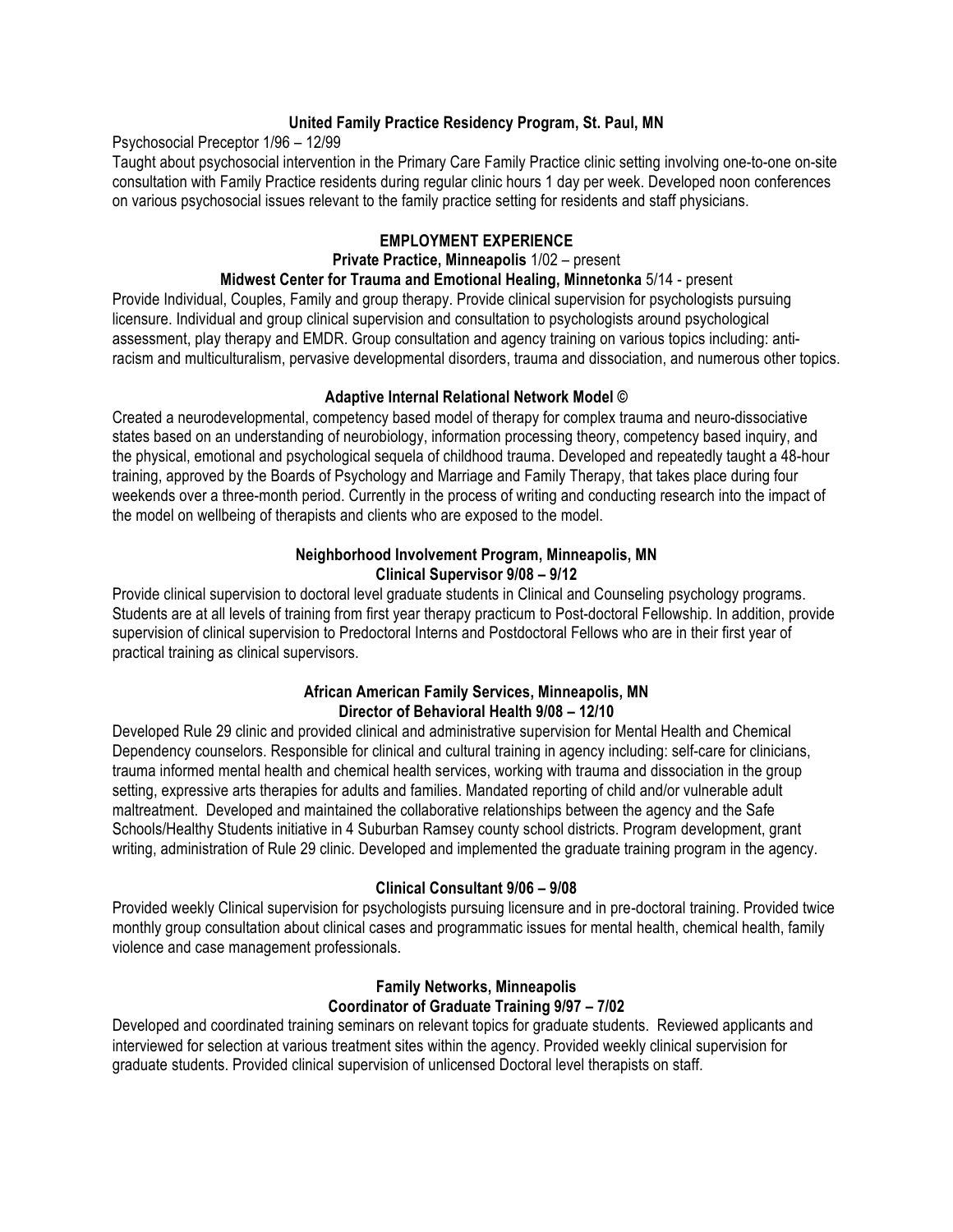## **Therapeutic Kindergarten Therapist 3/01 – 6/01 and 1/02 – 7/02**

Developed and maintained programming for therapeutic kindergarten classroom. Worked collaboratively with teachers, administrators and school mental health staff to serve the needs of children with Serious Emotional/Behavioral Disorders and Pervasive Developmental Disorders.

#### **Mental Health Therapist 9/95 – 7/02**

Provided in-home family therapy for children age 0 to 18 and their families. Provided psychological assessment and case consultation to preschool, elementary, middle school and high school therapeutic and day treatment programs. Provided interpretations of psychological assessments performed off site so that the information was more accessible to and usable by parents, teachers and day treatment therapists.

## **Lead Day Treatment Mental Health Therapist 1/95 – 9/97**

Provided psychological assessment and individual, group and family therapy to 10 to 14 year olds in an inner city, school based day treatment setting for seriously emotionally disturbed young adolescents. Utilized extensive knowledge of and resources to different racial, ethnic, sexual, and socio-economic cultures.

## **PROFESSIONAL PRESENTATIONS / TRAININGS**

Complex Trauma and the Therapeutic Relationship: What Practitioners need to know to respond with Compassion and Competence

March 2017 for MN Center for Addiction and Mental Health-University of MN The Biology of Loss: A Trauma Informaed Perspective in Treating Addiction and Concurrent Disorders with Gabor

Mate MD

February 2017 for MN Center for Addiction and Mental Health-University of MN

Competency Based-Person Focused-Culturally Oriented Assessment and Treatment in Chemical/Mental Health Treatment training series

Summer-Fall 2016 for Pangeacare Behavioral Health Services

Adaptive Internal Relational (AIR) Network Model: An Advanced Intensive Training on Complex PTSD, Developmental Trauma and Neuro-Dissociative States

Fall 2015, Spring 2016, Fall 2016: 48 CE credits MN Board of Psych and MN Board of MFT

Vulnerability and Trafficking: Developmental Neurology to Societal Contexts

July 2016 for LaSallian Social Justice Institute Symposium

Neurology of Trauma

March 2015 for Minnesota Psychological Association Annual Conference

Neurological Consequences of Trauma and Victimization for Youth

October 2014 for Minnesota Department of Health Safe Harbors Conference

Working with Autism Spectrum Disorders in the Corrections Population

April 2014 for Minnesota Chapter of the Association for the Treatment of Sexual Abusers (MnATSA)

Parenting Issues with Adolescents for Immigrant and Refuge Families

March 2014 for Headway Center for Emotional Services.

Multiculturally Informed Play Therapy.

March 2013 for Headway Center for Emotional Services.

Understanding the neurological impact of early childhood trauma, abuse and neglect in the etiology and treatment of dissociative disorders.

May 2011 for Neighborhood Involvement Program (NIP)

Trauma informed responding to child disruptive or injurious behavior for school counseling and school safety personnel

August 2010 for Safe Schools/Healthy Students initiative of the Suburban Ramsey Family Collaborative Understanding Complex Trauma, Stabilization and Resource Development

October 2009 for EMDR International Association Humanitarian Assistance Program (HAP) EMDR training in Minneapolis

Autism in the Pediatric Medical Setting

December 2007 for the Sri Lankan Pediatric Association

Diversity Issues in the Future for Women in Psychology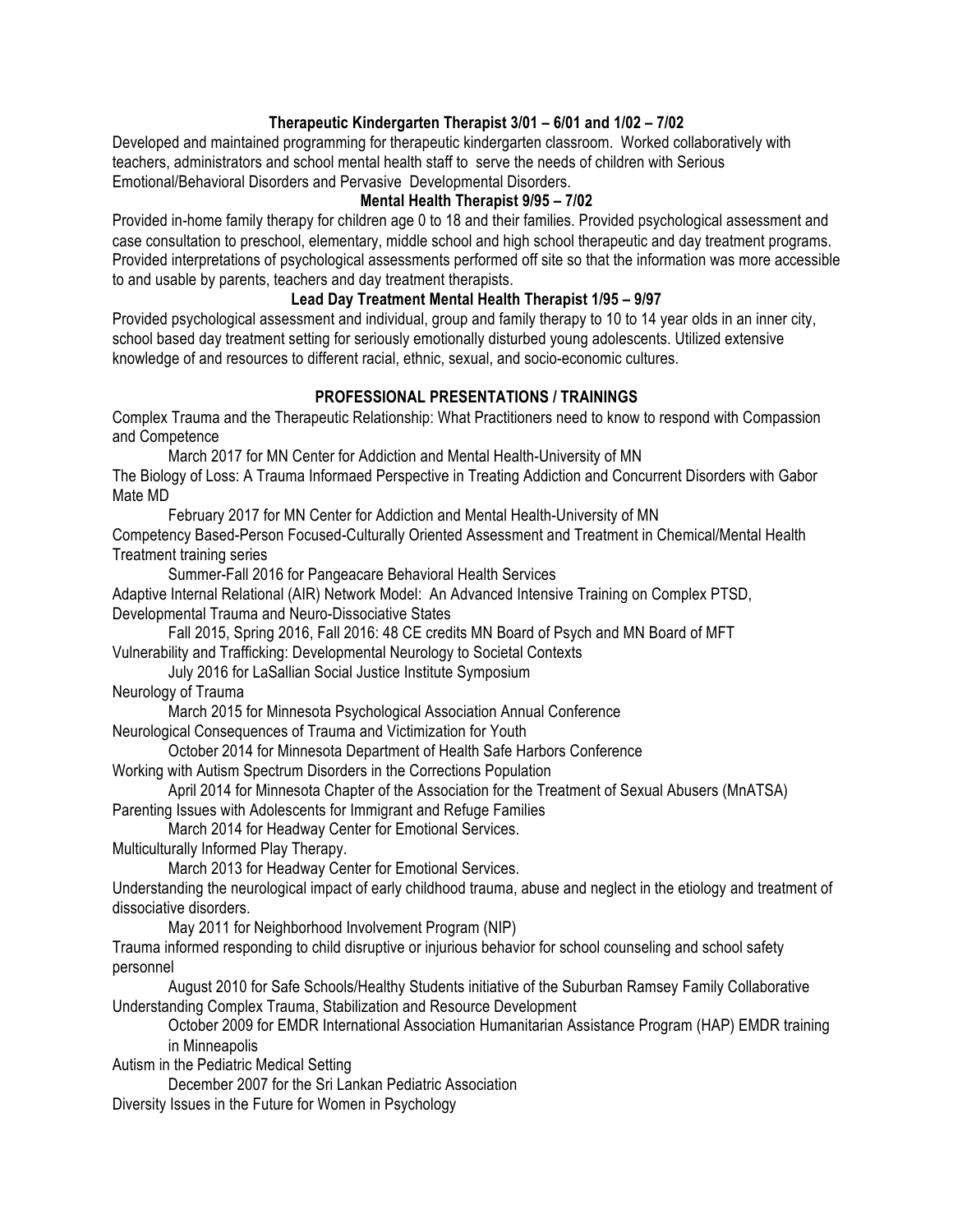May 2007 for MN Women in Psychology (MWP) Annual Meeting Mindfulness for Psychotherapists May 2007 for Washburn Child Guidance Center Asperger's, Nonverbal Learning Disability, High Functioning Autism, Pervasive Developmental Disorder: A collection of overlapping Neurological conditions Feb 2007 for MN Family Based Services Association (MFBSA); Sep 2006 for Volunteers of America Designing Rituals with Individuals and Families November 2006 for MN Assoc of Marriage and Family Therapists (MAMFT) Group Theory and Development September 2006 for Family Networks, Inc Pervasive Developmental Disorders: Helping students succeed in the secondary and post secondary settings May 2006 for Minneapolis Public Schools Physical and Emotional Impact of Childhood Trauma: Alternative Treatment Strategies March 2005 for MN State Adoption Task Force, September 2004 for MN Adoption Support and Preservation (MN ASAP) Mental Health Diagnosis in a Multicultural Context February 2005 for Wilder Southeast Asian Services program Helping traumatized Children Succeed in the classroom October 2004 for Education Minnesota Annual Conference (formerly MEA) EMDR and Play Therapy for Traumatized Children April 2004 for MN Assoc of Children's Mental Health (MACMH) Compassionate Conflict Resolution August 2003 for St. David's Child Development and Family Services Positive Behavioral Interventions for High Energy Preschoolers July 2002 for Greater Minneapolis Daycare Association (GMDCA) Recognizing and attending to children with Pervasive Developmental Disorders in the typical preschool setting May 2002 for GMDCA Vicarious Traumatization and Self Care for Professionals April 2002 for School District 281 Early Childhood Special Education Services (ECSE) Asperger's Disorder: What is it and what to do about it Aug. 2001 for Family Networks Autism in the family: Common therapeutic issues July 2001 for Minnesota Family Based Services Association (MFBSA) Common Behavioral Issues in Children and Adolescents Dec. 1998, 1999, 2000 For United Family Practice Clinic (UFPC) Waiting Room Interventions for Abusive or Destructive Parenting Nov. 1999 for UFPC The Spiritual Nature of Working with Tough, Inner-City Youth Aug. 1999 For Wilder Child and Family services Early Adolescent Development and Therapeutic Interventions Aug. 1999 for School district 287 Working with Children and Adolescents Diagnosed with Autism / PDD Feb. 1999 for School District 281 Working with Inflexible / Explosive Children Jan. 1999 for School district 287, Nov. 1998 for Family Networks, Inc. Psychosocial Indicators of Childhood Sexual Abuse Aug. 1998 for United Family Practice Clinic

# **AREAS OF PROFESSIONAL INTEREST AND EXPERTISE**

- Treatment for complex trauma and dissociative disorders including alternative and complementary therapies
- Developmental neurology and the neurological impact of trauma and adverse childhood experiences